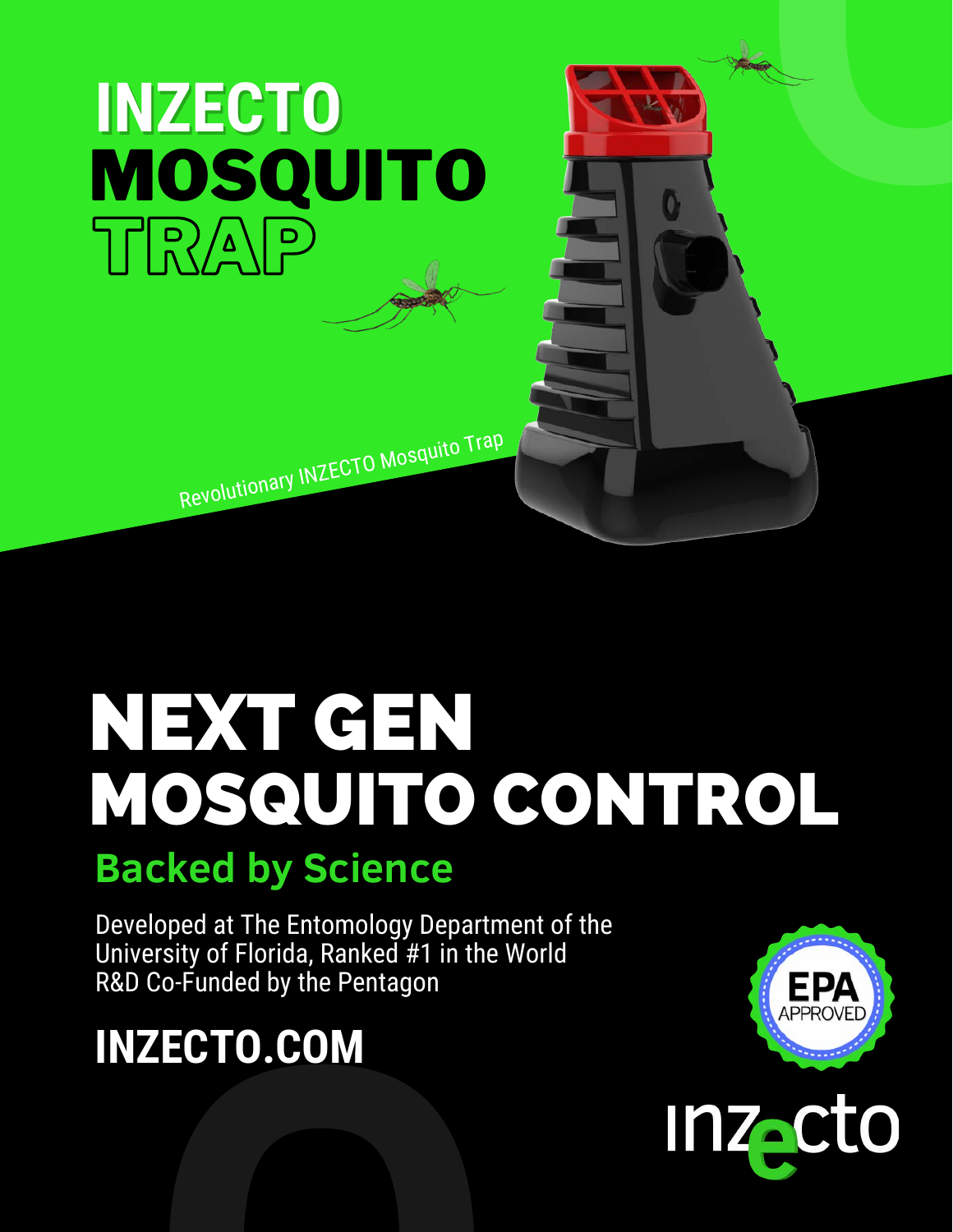## **INZECTO MOSQUITO TRAP**

#### **Effective Simple Long-Lasting**

Our patented coating inside of the trap utilizes a micro-dose of insecticide embedded into the interior surface. Designed for **mosquito prevention**, utilize traps at the beginning of the season to prevent the annoyance of urban mosquitoes in your yard that can carry dangerous diseases to humans such as Dengue, Zika, Yellow Fever, Chikungunya, West Nile, and others.

#### **Features**

- INZECTO Mosquito Trap shape & red/black coloring proven to attract female mosquitoes
- Insecticides embedded into micro-porous coating inside of trap provide maximum safety
- Insecticides located **ONLY** inside of the Trap to prevent human, pets, and wild animal contact
- Effective prevention of emergence of urban mosquitoes such as *Aedes aegypti* mosquitoes
- Larvae food source of leaf-infusion mixture creates a perfect breeding ground
- **Simple installation: Just Add Water** and place it in a shaded area of the garden or landscape
- **Trap is 100% Recyclable** & Manufactured with 50% recycled plastics and packaging
- Long-lasting efficacy minimizing replacement costs and requiring no reapplication of actives
- Recommended disposal after three (3) Months  $\bullet$



#### **APPLICATIONS**

- **Residential Lawns**
- **Private Gardens**
- **Public Parks**
- **Sports Facilities**
- **Golf Courses**
- **Restaurant Patios**
- **Military Bases**
- **Hotel Outdoor Areas**
- **Hospital Grounds**
- **Schools and Playgrounds**
- **Pools and Water Parks**
- **Outdoor Stadiums**
- **Amusement Parks**
- **Government Institutions**
- **Universities**
- **Cemeteries**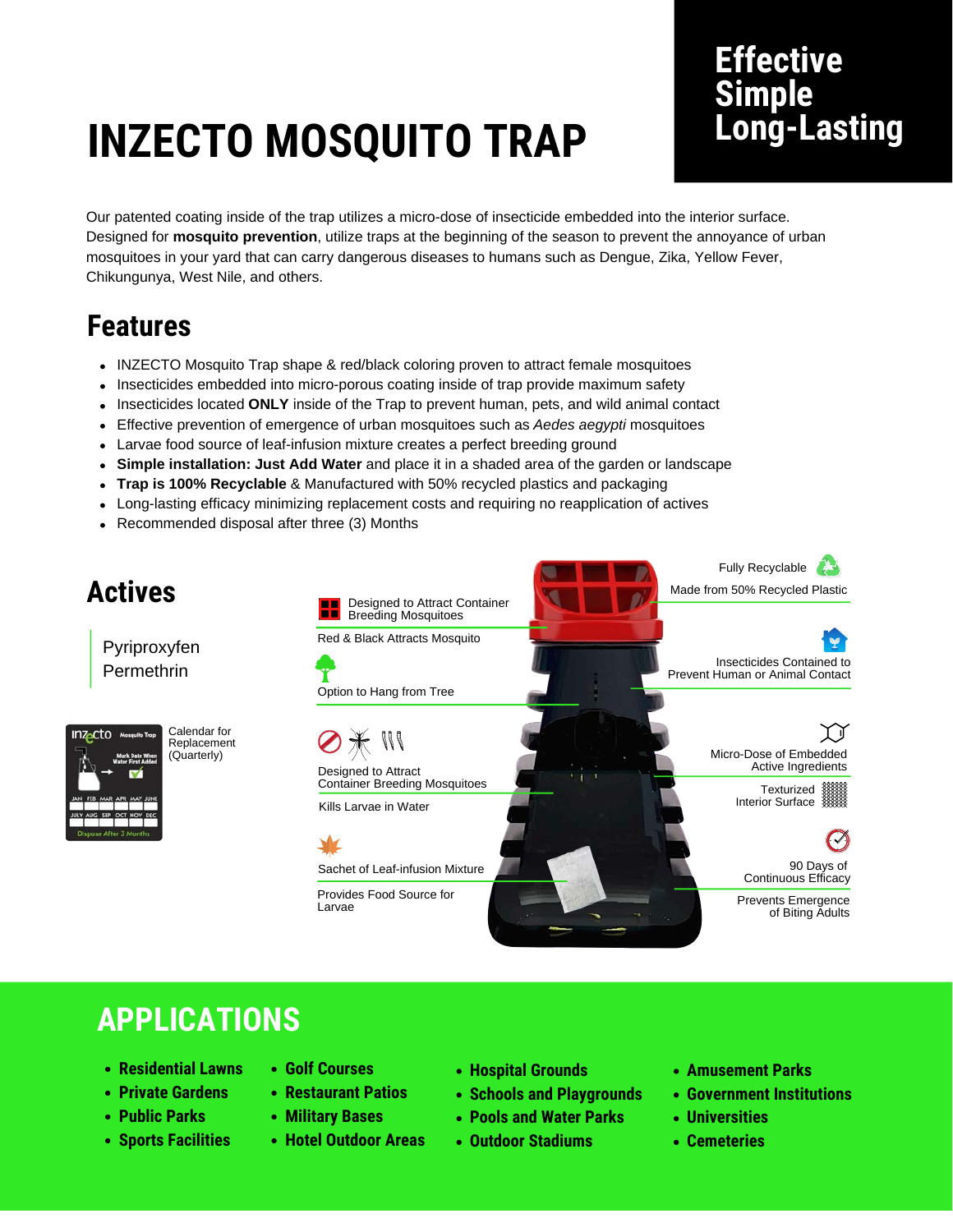

**A M A M M A** 

## **INZACTO VS. THE COMPETITION**

| <b>SOLUTION</b>                  | <b>EFFICACY</b> | <b>SELECTIVITY</b> | <b>DURATION</b>      | <b>EASE OF</b><br><b>USE</b> | <b>PRICE</b> |
|----------------------------------|-----------------|--------------------|----------------------|------------------------------|--------------|
| <b>Inzacto</b>                   | JJJ             | JJJ                | JJJ                  | JJJ                          | S            |
| <b>OTHER</b><br><b>OVITRAPS</b>  | JJ              | JJJ                |                      | $\overline{\mathcal{L}}$     | <b>SS</b>    |
| $CO2$ TRAPS                      | JJ              | JJ                 | V                    | JJ                           | <b>SSSS</b>  |
| <b>POWERED</b><br><b>DEVICES</b> |                 |                    | $\blacktriangledown$ | JJ                           | <b>SSS</b>   |



**INZECTO Mosquito Trap** Contains **Pyriproxyfen** which Prevents Immature Mosquitoes from Developing into Biting Adults



Our Trap also Contains **Permethrin**, a Well Known Mosquito Adulticide

The Active Ingredients are Embedded in a Polymer for **Slow Release** Providing **Long-Term** Action



The **Insecticide Embedded Polymer** is Located **ONLY** on the **Inside of the Trap t**o prevent Human, Pet, and Wild Animal Contact.